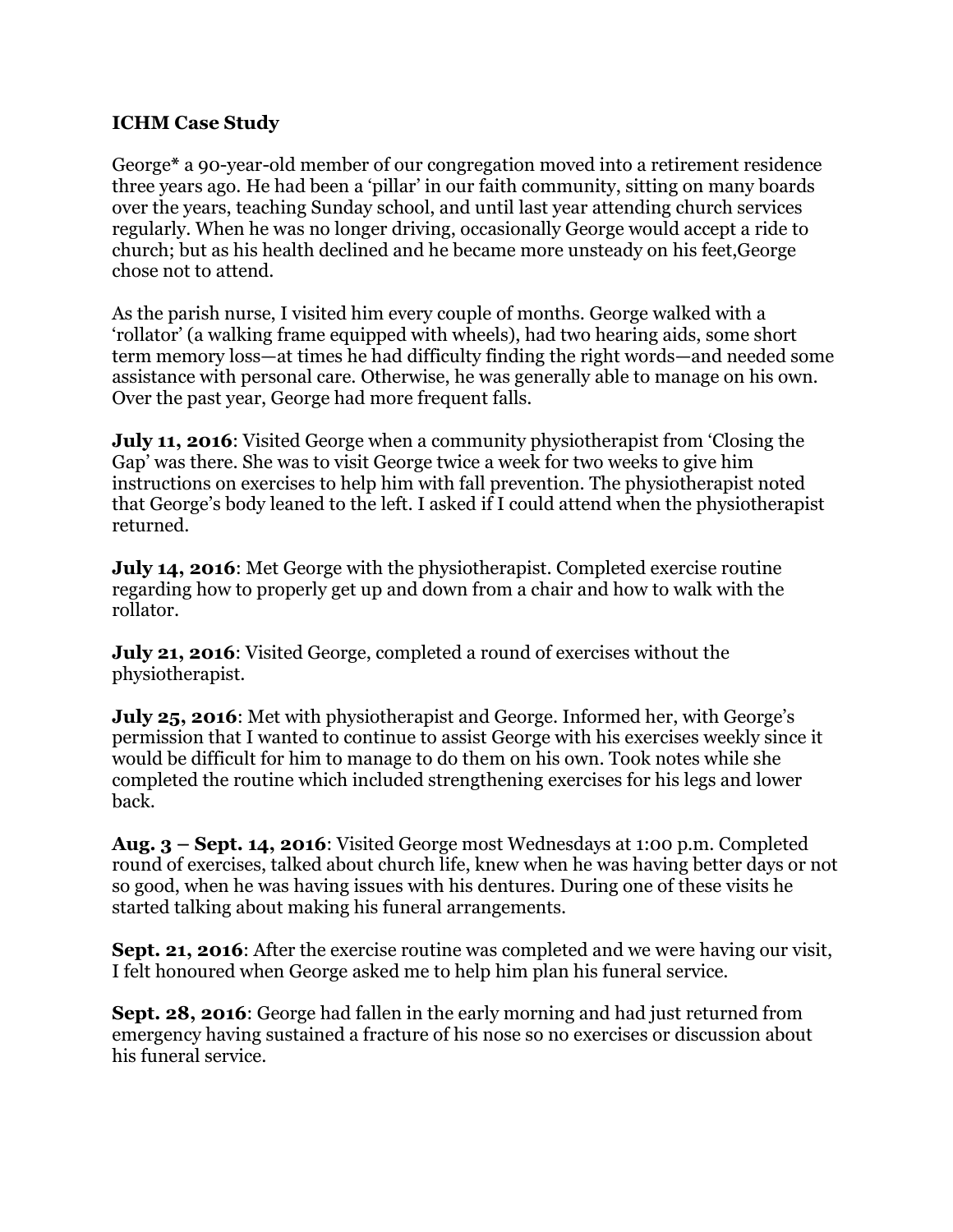**Oct. 5, 2016**: George was able to complete the exercise routine and talked some more about his ideas for his funeral.

**Oct. 12, 2016**: From a list of suggestions that our pastor had for scriptures and hymns, George chose the ones that he wanted. George added a poem that he wanted included in his service:

## **Only God Can Plant a Tree**

"*I think that I shall never see A poem lovely as a tree. A tree whose hungry mouth is prest Against the earth's sweet flowing breast; A tree that looks at God all day, And lifts her leafy arms to pray; A tree that may in summer wear A nest of robins in her hair; Upon whose bosom snow has lain; Who intimately lives with rain. Poems are made by fools like me, But only God can make a tree.*"

**Oct. 26, 2016**: As usual, George completed his exercise routine. I gave him a copy of his arrangements and had him sign a copy that would be kept in the church office.

**Nov. 2 –Dec. 14, 2016**: Continued to visit George on Wednesdays. Tried to keep him informed about what was going on in the church. Noted that he had not fallen in some time. He continued to have problems with his dentures, lost and found his eyeglasses, and now had a string attachment to his hearing aids so that he wouldn't lose them.

**Dec. 28, 2016**: Walked with George from the dining room back upstairs to his suite. He went to the bathroom and when he came out I found him extremely short of breath. His colour was normal but he could not complete the exercises. With his permission, I reported his condition to the charge nurse.

**Jan. 3, 2017:** Received an e-mail that George had died. He was taken to the hospital on Jan. 1st with a probable heart attack and passed away in the morning.

**Jan. 5, 2017:** At the visitation, met with one son who thanked me for my visits and assisting his father with his funeral arrangements.

**Jan. 6, 2017:** When George's son gave his eulogy at the funeral service, he personally thanked me, as the parish nurse, to a full church.

## **Background**

I listened to the Spirit (God) speak to me that this was something that I needed to do weekly with George. Yes, he lived in an assisted living facility, but they weren't going to